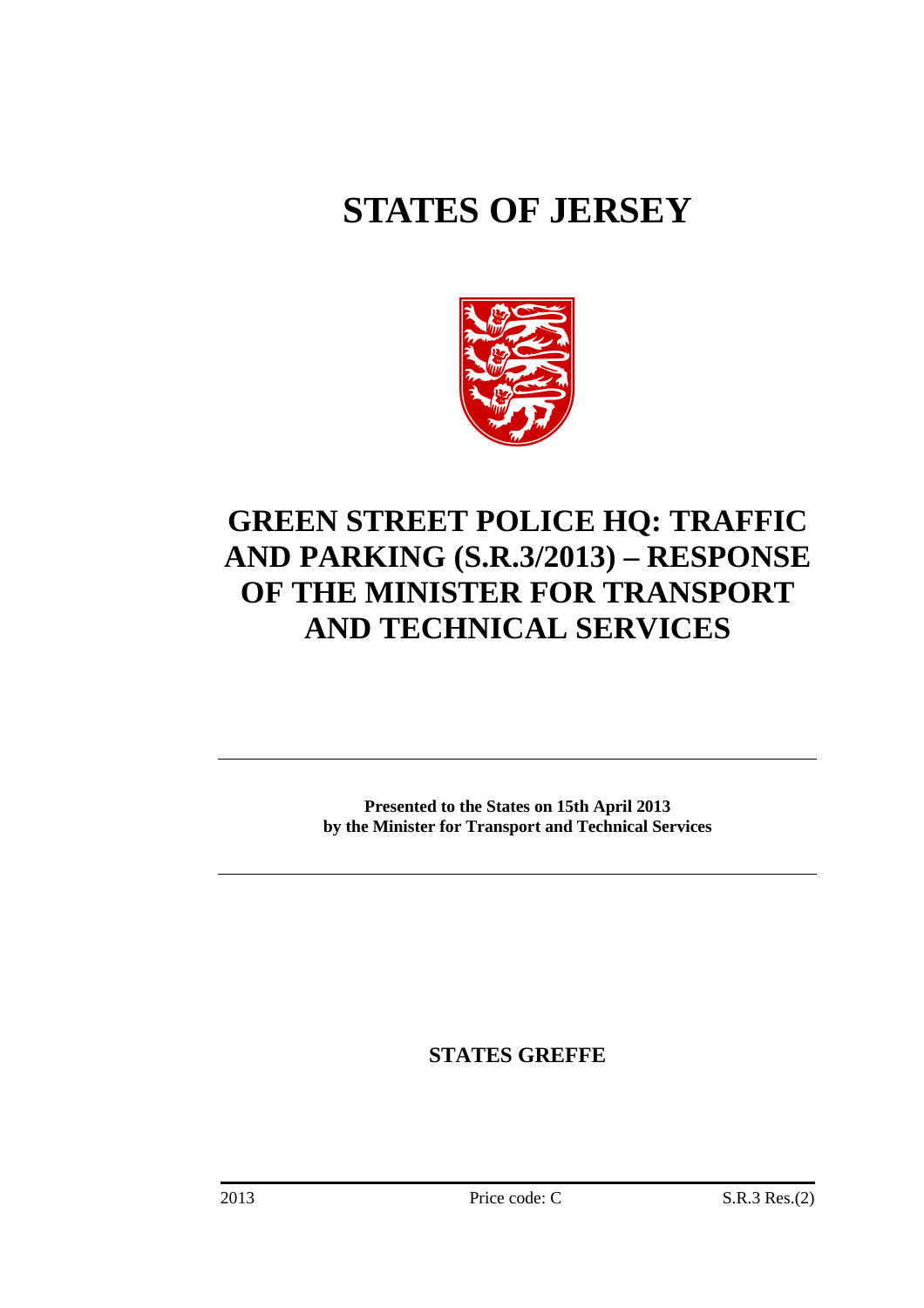#### **GREEN STREET POLICE HQ: TRAFFIC AND PARKING (S.R.3/2013) – RESPONSE OF THE MINISTER FOR TRANSPORT AND TECHNICAL SERVICES**

| <b>Ministerial Response to:</b>          | S.R.3/2013                                  |
|------------------------------------------|---------------------------------------------|
| <b>Ministerial Response required by:</b> | 11th April $2013$                           |
| <b>Review title:</b>                     | Green Street Police HQ: Traffic and Parking |
| <b>Scrutiny Panel:</b>                   | Environment                                 |

## **INTRODUCTION**

As Minister for Transport and Technical Services, I would like to thank the Panel for undertaking this review in a short space of time, so as to inform the debate of P.92/2012 on 4th March, 2013. The Panel's report will also provide valuable additional input to assist the Minister for Planning and Environment in his consideration of the planning application.

In responding to the Scrutiny Panel's report, I have liaised with both the Minister for Home Affairs and the Assistant Minister for Treasury and Resources, as many of the findings are more appropriate for their comment. Both have confirmed their agreement to the following response. Some of the Report's comments require response from the Minister for Planning and Environment, and his response is submitted separately.

|                | <b>Findings</b>                                                                                                                                                                                                                                                                                                                            | <b>Comments</b>                                                                                                                                                                                                                                                                                                                                                                                                                                                                                            |  |
|----------------|--------------------------------------------------------------------------------------------------------------------------------------------------------------------------------------------------------------------------------------------------------------------------------------------------------------------------------------------|------------------------------------------------------------------------------------------------------------------------------------------------------------------------------------------------------------------------------------------------------------------------------------------------------------------------------------------------------------------------------------------------------------------------------------------------------------------------------------------------------------|--|
| 1              | Island Plan policies recognize the<br>importance of St. Helier having<br>sufficient car parking spaces to<br>support the life and comings and<br>goings of its residents, shoppers<br>and those working in town. The<br>plan is based on approximately<br>4,000 public off-street spaces<br>being available for commuters and<br>shoppers. | As clearly stated in the Island Plan, Policy TT10<br>was set in order to contribute to the Sustainable<br>Transport Policy objective of reducing peak-<br>hour congestion by 15%.<br>There is therefore a presumption against<br>applications for public parking spaces in town if<br>the total number is 4,000 or above. This does<br>not mean there is a desire to maintain a number<br>of 4,000 as the Panel appears to suggest; this<br>would not achieve an objective of reducing<br>commuter spaces. |  |
| $\overline{2}$ | The development of the town park<br>has already reduced the number of<br>public car park spaces to below<br>the threshold level of 4,000<br>included in the Island Plan. The<br>plan anticipates that private sector<br>developments in Bath Street,                                                                                       | The Panel's report describes a 'threshold' of<br>4,000 public parking spaces in the Island Plan<br>(Policy TT10) as a level that is required to be<br>maintained.<br>As described above, Island Plan Policy TT10<br>clearly states that this was set in order to<br>contribute to the Sustainable Transport Policy                                                                                                                                                                                         |  |

# **FINDINGS**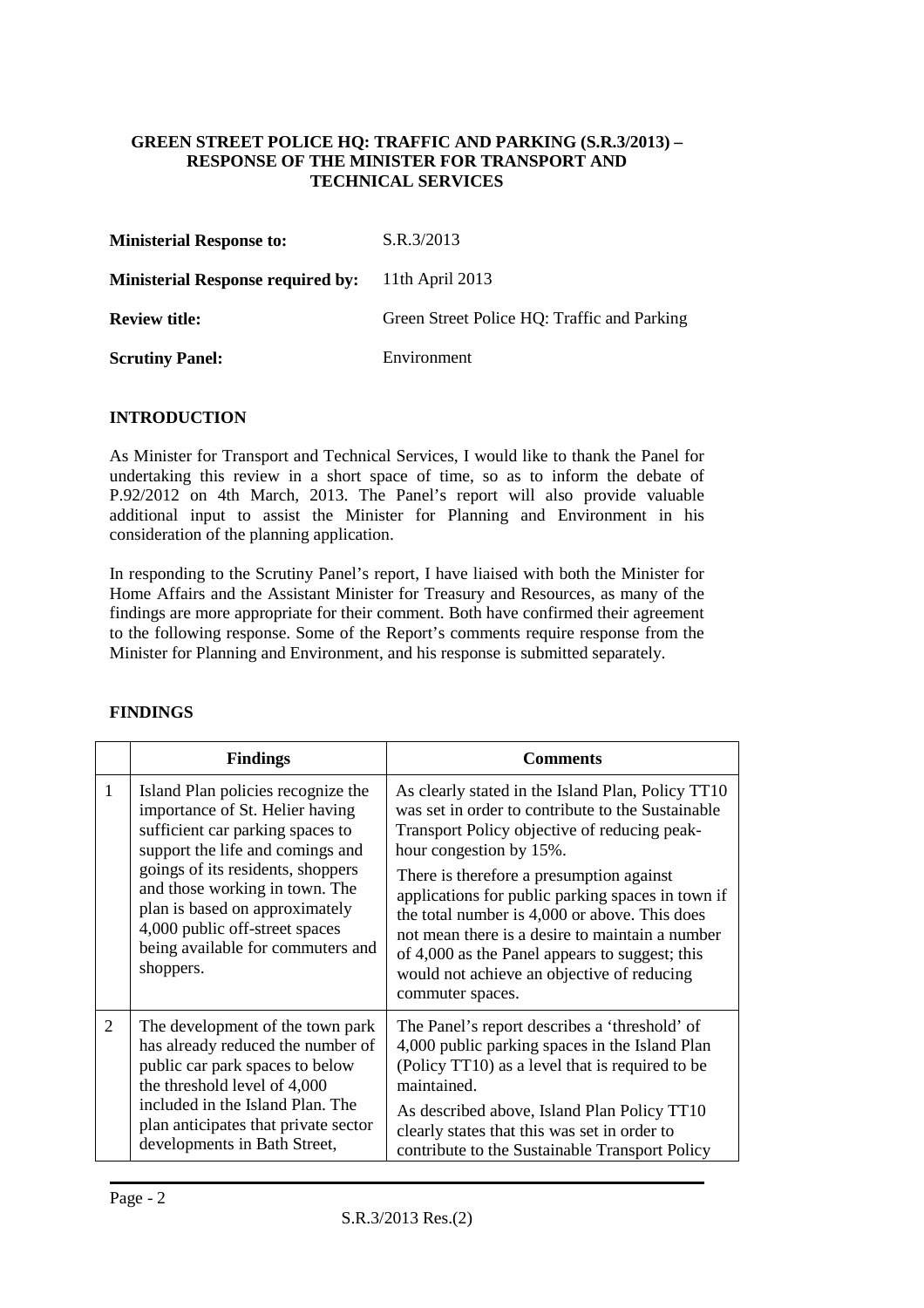|                | <b>Findings</b>                                                                                                                                                                                                                                                                                                                                                                                       | <b>Comments</b>                                                                                                                                                                                                                                                                                                                                                                                                                                                                                                                                                                                                                                                                                                                                                           |
|----------------|-------------------------------------------------------------------------------------------------------------------------------------------------------------------------------------------------------------------------------------------------------------------------------------------------------------------------------------------------------------------------------------------------------|---------------------------------------------------------------------------------------------------------------------------------------------------------------------------------------------------------------------------------------------------------------------------------------------------------------------------------------------------------------------------------------------------------------------------------------------------------------------------------------------------------------------------------------------------------------------------------------------------------------------------------------------------------------------------------------------------------------------------------------------------------------------------|
|                | Tunnell Street and Ann Street will<br>produce a compensating gain of<br>458 public car parking spaces in<br>the plan period. This no longer<br>seems likely to be achieved.                                                                                                                                                                                                                           | objective of reducing peak-hour congestion. It is<br>therefore a maximum level which should not be<br>exceeded, not, as implied by the Panel, a figure<br>which needs to be maintained.                                                                                                                                                                                                                                                                                                                                                                                                                                                                                                                                                                                   |
| 3              | The development of the new<br>Police HQ on the open area to the<br>south of Green Street Car Park<br>will have a very significant<br>adverse impact on the availability<br>of public off-street car parking<br>within the Eastern Gateway area<br>of St. Helier. This was identified<br>in the autumn of 2011 by the<br>project team as being a critical<br>factor to the success of this<br>project. | The impact on off-street parking is considered<br>manageable. The spare capacity at Pier Road<br>Car Park and other long-stay car parks in<br>St. Helier is greater than the anticipated impact<br>at Green Street.<br>The Panel's view that the impact on Green<br>Street Car Park is greater than that estimated by<br>the Transport Assessment work or that the new<br>building will result in a total loss of 200 spaces<br>is not supported by any evidence provided to<br>the Panel.<br>TTS supports the applicants' assessment which<br>predicts that the actual impact on Green Street<br>Car Park will be the displacement of 91 spaces<br>due to the development, plus the need to<br>accommodate some of the 86 staff who may<br>wish to park at Green Street. |
| $\overline{4}$ | Despite its importance,<br>insufficient weight has been given<br>to the adverse impact of the new<br>Police HQ on public car parking<br>provision during the project<br>planning process. This aspect has<br>only been considered in any depth<br>at this very late stage in the<br>process.                                                                                                          | Adequate weight has been given to this issue,<br>which has been given consideration by<br>qualified traffic engineers on behalf of the<br>applicant in liaison with TTS as part of the<br>Planning Application.                                                                                                                                                                                                                                                                                                                                                                                                                                                                                                                                                           |
| 5              | As soon as construction<br>commences on site, the<br>development of the Police HQ at<br>Green Street will have the<br>immediate effect of physically<br>reducing the number of parking<br>spaces in Green Street Car Park by<br>91 (15% of the current total)<br>which reduces the total number of<br>public car parking spaces in town<br>to 3,844, and 156 below the Island<br>Plan threshold.      | The displacement of 91 spaces is a recognised<br>consequence of the development of the new<br>Police HQ.<br>As identified above, Island Plan Policy TT10 is<br>a maximum level which should not be<br>exceeded, not, as implied by the Panel, a<br>'threshold' figure which needs to be maintained.                                                                                                                                                                                                                                                                                                                                                                                                                                                                       |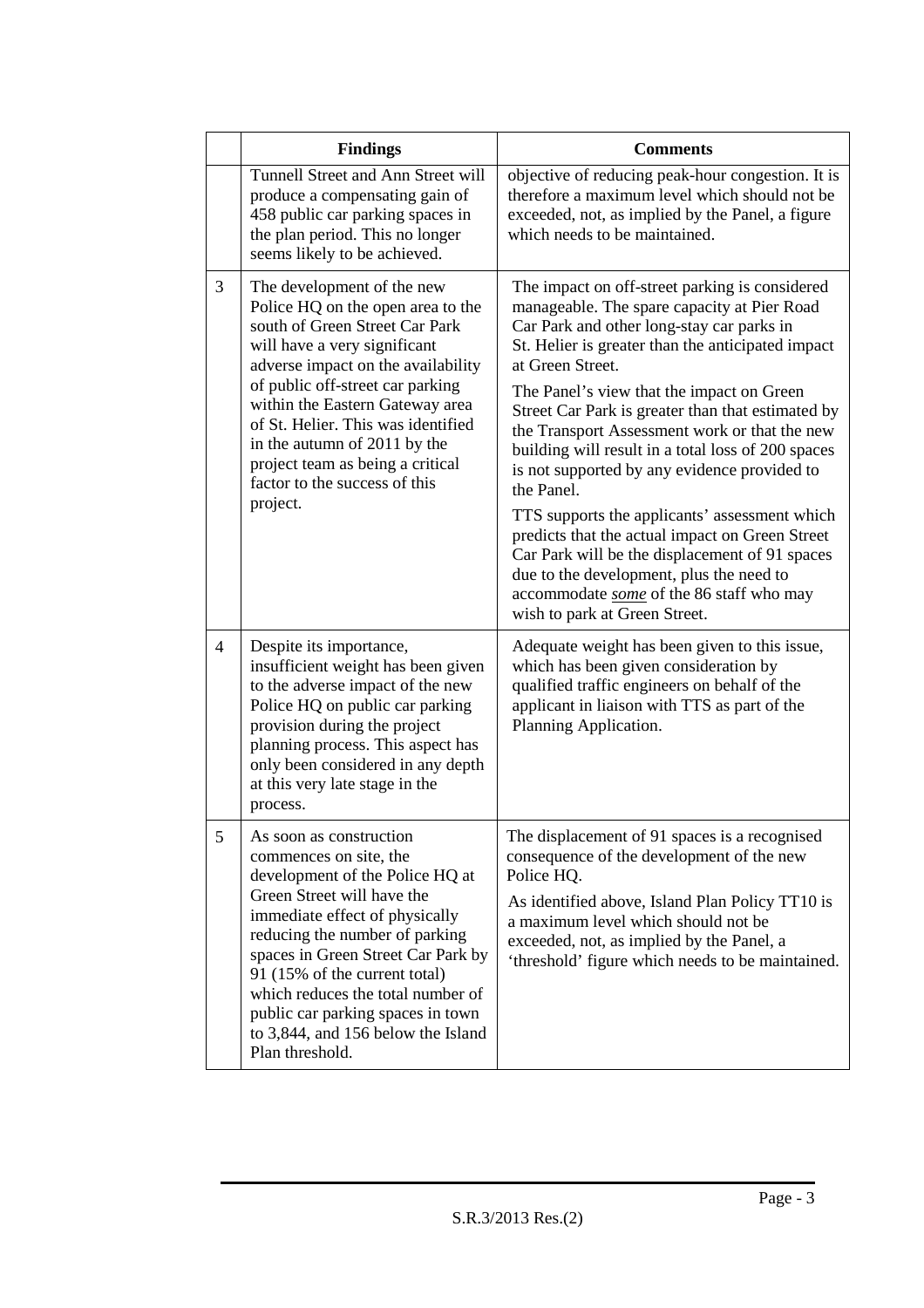|                | <b>Findings</b>                                                                                                                                                                                                                                                                                                                                                                                                                                                                                                                                                                                                                                          | <b>Comments</b>                                                                                                                                                                                                                                                                                                                                                                                                                                                                                                                                                                                                                                                                                                                                                                                                                                                           |
|----------------|----------------------------------------------------------------------------------------------------------------------------------------------------------------------------------------------------------------------------------------------------------------------------------------------------------------------------------------------------------------------------------------------------------------------------------------------------------------------------------------------------------------------------------------------------------------------------------------------------------------------------------------------------------|---------------------------------------------------------------------------------------------------------------------------------------------------------------------------------------------------------------------------------------------------------------------------------------------------------------------------------------------------------------------------------------------------------------------------------------------------------------------------------------------------------------------------------------------------------------------------------------------------------------------------------------------------------------------------------------------------------------------------------------------------------------------------------------------------------------------------------------------------------------------------|
| 6              | Comments from Arup consultants<br>on the effective increase in<br>parking demand for public car<br>parking which will be generated<br>by the new Police HQ once it is<br>operational have not been<br>represented or understood<br>correctly. Arup have confirmed to<br>the Panel that their estimate of the<br>impact created by the new<br>Police HQ of only 65 spaces did<br>not represent the impact on Green<br>Street alone, but on public parking<br>in St. Helier as a whole. Arup<br>have clarified their evidence in<br>respect of Green Street to the<br>effect that around 86 spaces would<br>be expected to be taken up by<br>police staff. | The Police travel survey clearly identifies that<br>the current 50% car use would reduce to around<br>40% when travelling to the new building, due to<br>the loss of free parking. This gives a <i>maximum</i><br>demand of 86 people travelling to car parks in<br>town.<br>It is important to note that this maximum<br>demand is on car parks in town, not directly on<br>Green Street. Due to the proximity of car parks<br>within St. Helier, TTS traffic engineers take the<br>car parking supply in St. Helier as a whole,<br>since most urban locations are reachable from<br>most car parks via a 10 minute walk.<br>Of these 86 people, a number are likely to<br>choose alternative parking arrangements in the<br>area (e.g. private parking), park in other car<br>parks, car share, or will change travel modes.<br>Not all will use Green Street Car Park. |
| $\overline{7}$ | The Panel's study of detailed<br>results from the internal States of<br>Jersey Police survey of transport<br>arrangements and the forecasts<br>based on it supports the<br>conclusion that the final figure<br>could rise to over 100. The Panel<br>considers the figure of 86 to be a<br>minimum.                                                                                                                                                                                                                                                                                                                                                       | The Panel has based its views on how people<br><i>currently</i> travel, rather than how they will travel<br>in the future to the new Police HQ. It is not clear<br>why the Panel believes current travel behaviour<br>is a better yardstick than an assessment of likely<br>travel to the new building, which is what the<br>transport assessment has been based on.<br>The Panel's assertion that the 86 people must be<br>considered as a minimum and 'might' rise to<br>over 100 has no basis and has not been<br>supported by evidence. TTS traffic engineers,<br>who are statutory consultees to the Planning<br>Application process, have confirmed that they<br>consider the conclusions with regard to<br>predicted parking demand to be reasonable.                                                                                                              |
| 8              | The evidence therefore suggests<br>that (excluding other factors) the<br>most likely result of the loss of<br>parking spaces combined with the<br>impact of new staff parking will<br>be to reduce the number of spaces<br>currently available to commuters<br>in Green Street Car Park by<br>somewhere between 177 and 191.<br>(This represents approximately)<br>30% of the 608 spaces available<br>there currently.)                                                                                                                                                                                                                                  | There is no 'empirical evidence' to support the<br>Panel's view that 109 will travel to work by<br>$car - this$ is simply extrapolating current modes<br>of travel.<br>There is no evidence to suggest that any more<br>that 86 will arrive at Green Street Car Park or<br>that there will be a shift in mode-change to the<br>car as a result of the move to Green Street.                                                                                                                                                                                                                                                                                                                                                                                                                                                                                               |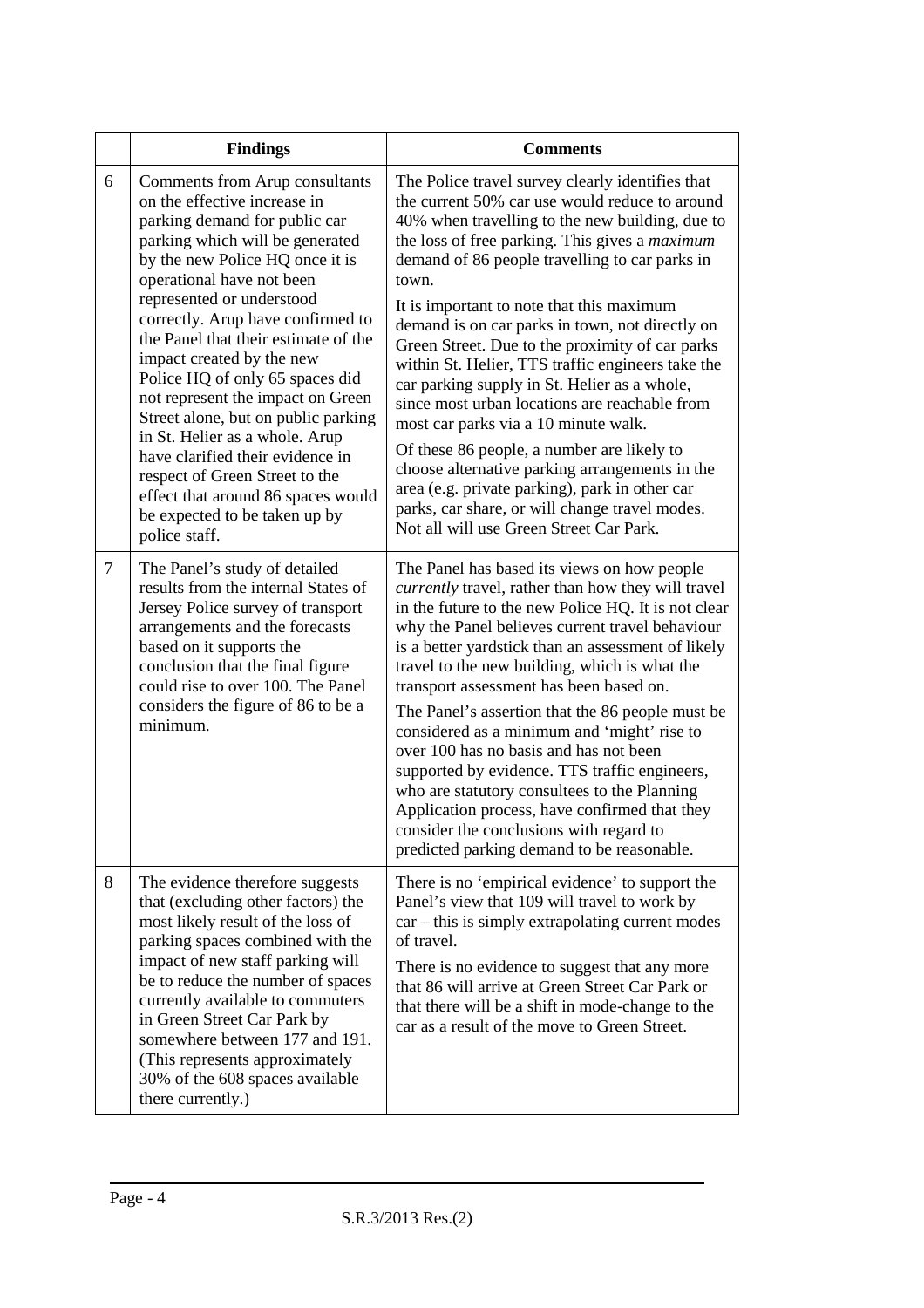|    | <b>Findings</b>                                                                                                                                                                                                                                                                                                                                                                                                                                                                    | <b>Comments</b>                                                                                                                                                                                                                                                                                                                                                                                                                                                                                                                                                                                                                                                                                                                                                                                                                                                                                                                                                                                                                                                                                         |
|----|------------------------------------------------------------------------------------------------------------------------------------------------------------------------------------------------------------------------------------------------------------------------------------------------------------------------------------------------------------------------------------------------------------------------------------------------------------------------------------|---------------------------------------------------------------------------------------------------------------------------------------------------------------------------------------------------------------------------------------------------------------------------------------------------------------------------------------------------------------------------------------------------------------------------------------------------------------------------------------------------------------------------------------------------------------------------------------------------------------------------------------------------------------------------------------------------------------------------------------------------------------------------------------------------------------------------------------------------------------------------------------------------------------------------------------------------------------------------------------------------------------------------------------------------------------------------------------------------------|
| 9  | Green Street car park is<br>predominantly filled on a daily<br>basis by commuters travelling to<br>workplaces in the east of town.<br>Evidence from TTS suggests that<br>it usually fills up between 8.00-<br>9.00 a.m., although this may be<br>occurring later recently owing to a<br>shift of workers towards the<br>Waterfront area. Any spaces<br>arising during the mid-afternoon<br>period are then available to<br>shoppers, who are also the major<br>users on Saturdays. | Green Street Car Park will continue to have<br>ample space available for shopper car parking<br>on Saturdays. On weekdays there is ample<br>shopper parking space available at other short-<br>stay car parks in St. Helier.                                                                                                                                                                                                                                                                                                                                                                                                                                                                                                                                                                                                                                                                                                                                                                                                                                                                            |
| 10 | Owing to their shift working<br>patterns much of the car parking<br>by police staff is likely to occur<br>from shortly before 7.00 a.m.<br>daily. Police staff will therefore<br>have the opportunity to take up<br>spaces in Green Street before most<br>other commuters arrive. Police<br>staff arriving for later shifts may<br>also take up parking spaces which<br>could otherwise be available for<br>shoppers.                                                              | The Panel's report appears to express the view<br>that the majority of Police staff will arrive<br>before 7.00 a.m., take first call on available<br>spaces at Green Street; and that this availability<br>will prompt more staff to use the car, thereby<br>further increasing pressure on the car park. This<br>is not supported by the evidence relating to shift<br>patterns provided to the Panel.<br>The States of Jersey Police shift patterns<br>indicate that less than 30 staff would be<br>expected to arrive before 7.00 a.m., with the<br>majority of Police Officers and Civil Servants<br>on the day-shift arriving broadly at the same<br>time as other commuters. The 24 hour<br>uniformed cover includes shifts which begin at<br>2.00 p.m. and 9.00 p.m., which would serve to<br>spread the arrival of staff to the building.<br>The only dual shift changes are at 7.00 a.m. and<br>9.00 p.m. There is plenty of free space at these<br>times in the car park for the changeover to<br>happen, and this will have no additional impact<br>on commuters (c.24 Officers each shift). |
| 11 | The Transport Assessment<br>supplied by Arup consultants as<br>part of the planning application by<br>Property Holdings was based on a<br>survey of States of Jersey Police<br>staff carried out between 4th and<br>7th October 2011 to which<br>181 staff members responded<br>(54.8% of the workforce).<br>However, the Panel was informed<br>by Arup that they did not<br>independently analyse the full                                                                        | A sample size of over 50% gives good<br>confidence in the results. It is accepted that the<br>consultant used the summary data provided by<br>the States of Jersey Police.                                                                                                                                                                                                                                                                                                                                                                                                                                                                                                                                                                                                                                                                                                                                                                                                                                                                                                                              |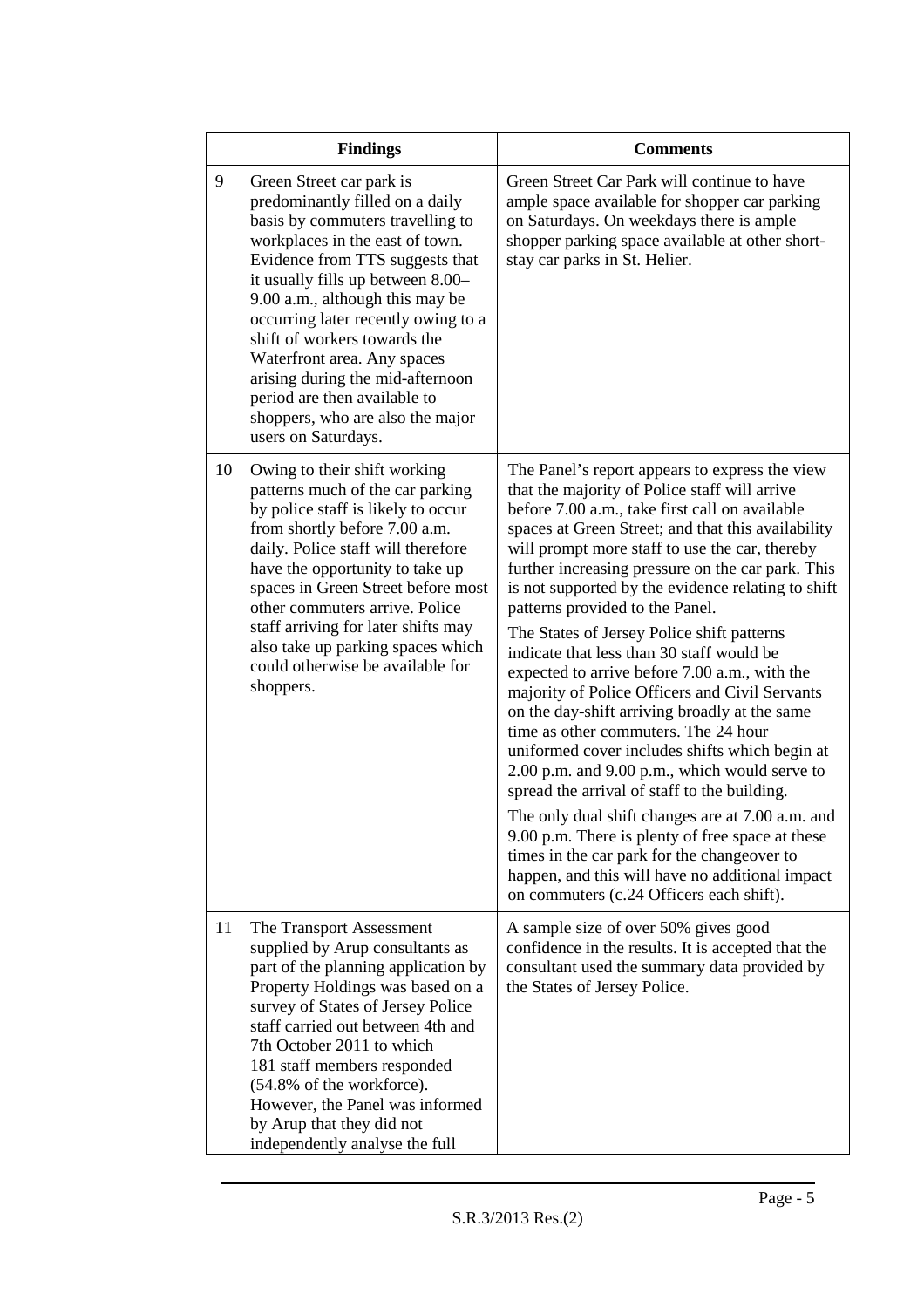|    | <b>Findings</b>                                                                                                                                                                                                                                                                                                                                                                                                                                      | <b>Comments</b>                                                                                                                                                                                                                                                                                                                                                                                                                                                                                                                                                                     |
|----|------------------------------------------------------------------------------------------------------------------------------------------------------------------------------------------------------------------------------------------------------------------------------------------------------------------------------------------------------------------------------------------------------------------------------------------------------|-------------------------------------------------------------------------------------------------------------------------------------------------------------------------------------------------------------------------------------------------------------------------------------------------------------------------------------------------------------------------------------------------------------------------------------------------------------------------------------------------------------------------------------------------------------------------------------|
|    | survey results, but relied upon a<br>summary sheet provided to them<br>by the States of Jersey Police.                                                                                                                                                                                                                                                                                                                                               |                                                                                                                                                                                                                                                                                                                                                                                                                                                                                                                                                                                     |
| 12 | The Panel's subsequent review of<br>the detailed results has identified<br>inconsistencies between the<br>survey data and summary sheet<br>which lead it to conclude that<br>information in the Transport<br>Assessment based on the survey is<br>potentially unreliable.                                                                                                                                                                            | The estimated impact on parking has been<br>reviewed by TTS traffic engineers who consider<br>it to be reasonable. Values for travel modes<br>have been compared against data from other<br>studies and found to be reasonable.                                                                                                                                                                                                                                                                                                                                                     |
| 13 | Island Plan policies require travel<br>plans to be produced for all major<br>developments with significant<br>traffic and parking impacts before<br>the Minister for Planning and<br>Environment is required to make a<br>decision on the application. The<br>Island Plan policy also enables the<br>Minister to determine how much<br>or how little weight to give a<br>travel plan based on its<br>enforceability when deciding an<br>application. | A draft Travel Plan has been prepared, and TTS<br>officers have liaised and will continue to liaise,<br>with the States of Jersey Police to assist in its<br>effectiveness. TTS would recommend that a<br>condition of permission should require an<br>approved Travel Plan to be submitted prior to<br>occupation of the development. TTS would<br>advise the Planning and Building Services<br>Department of the effectiveness of the Travel<br>Plan, however the use of planning conditions are<br>for the Minister for Planning and Environment<br>to decide upon.              |
| 14 | The Minister for Planning and<br>Environment informed the Panel<br>that he may not decide the<br>application without the travel plan<br>being in place, in accordance with<br>the Island Plan. However,<br>Planning Officers have issued<br>contradictory information to the<br>project team on this requirement.                                                                                                                                    | See comment on Finding 13.                                                                                                                                                                                                                                                                                                                                                                                                                                                                                                                                                          |
| 15 | The States of Jersey Police and<br>Home Affairs Department intend<br>to develop a travel plan as<br>required by the Island Plan.<br>However, this plan does not<br>currently exist and is not expected<br>to be enforceable upon staff<br>members.                                                                                                                                                                                                   | As mentioned in comment 13 above, the States<br>of Jersey Police has produced a first draft Travel<br>Plan and discussions have taken place with TTS<br>about the process of moving it forward. This<br>will be finalised once the scheme has been<br>confirmed and in tandem with the detailed<br>design of the building.<br>As a condition on any future Planning Permit,<br>this plan would therefore need to be in place<br>before the building is occupied. The production<br>of an adequate plan would be enforceable if it is<br>required as part of a Planning Application. |
|    |                                                                                                                                                                                                                                                                                                                                                                                                                                                      | In terms of its enforceability on staff, a<br>Workplace Travel Plan is, by its nature, about                                                                                                                                                                                                                                                                                                                                                                                                                                                                                        |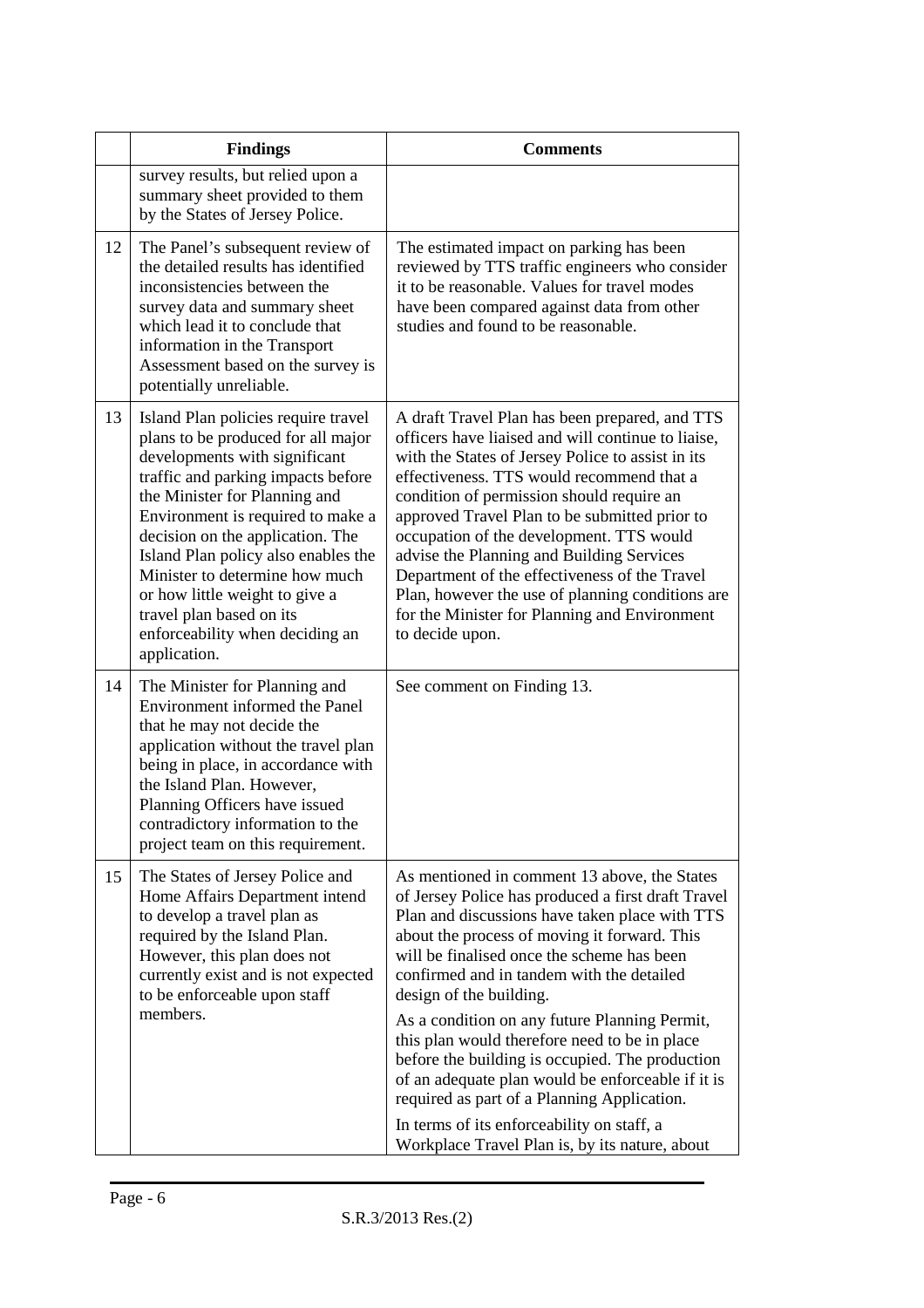|    | <b>Findings</b>                                                                                                                                                                                                                                                                                                                                                                                                                                                                                                                                                                                                                                                                                                                                                                                                                                                                                                                                     | <b>Comments</b>                                                                                                                                                                                                                                                                                                                                                                                                                                                                                                                                                                                                                                                                                      |
|----|-----------------------------------------------------------------------------------------------------------------------------------------------------------------------------------------------------------------------------------------------------------------------------------------------------------------------------------------------------------------------------------------------------------------------------------------------------------------------------------------------------------------------------------------------------------------------------------------------------------------------------------------------------------------------------------------------------------------------------------------------------------------------------------------------------------------------------------------------------------------------------------------------------------------------------------------------------|------------------------------------------------------------------------------------------------------------------------------------------------------------------------------------------------------------------------------------------------------------------------------------------------------------------------------------------------------------------------------------------------------------------------------------------------------------------------------------------------------------------------------------------------------------------------------------------------------------------------------------------------------------------------------------------------------|
|    |                                                                                                                                                                                                                                                                                                                                                                                                                                                                                                                                                                                                                                                                                                                                                                                                                                                                                                                                                     | an employer incentivising people to change their<br>habits, whether through flexible working<br>policies, providing facilities (bike parking,<br>showers, changing, etc.) or financial incentives<br>to move away from the car. Individuals will<br>always ultimately have a personal choice in how<br>they travel to work; such a plan is therefore<br>enforceable on an organisation rather than on its<br>individual staff.                                                                                                                                                                                                                                                                       |
| 16 | Based on the above, assumptions<br>of the impact of the Police HQ on<br>car parking as submitted to the<br>Minister for Planning and<br>Environment are considered<br>unreliable.                                                                                                                                                                                                                                                                                                                                                                                                                                                                                                                                                                                                                                                                                                                                                                   | In summary, TTS consider the traffic<br>consultants' forecast figures identified for traffic<br>and parking to be reasonable.<br>It is not clear why the Panel believes current<br>travel behaviour (on which the Panel bases its<br>figures) is a 'better yardstick' than an<br>assessment of likely travel to the new building,<br>which is what the transport assessment has been<br>based upon.                                                                                                                                                                                                                                                                                                  |
| 17 | If this were a private office<br>development of this scale,<br>Planning's parking guidelines to<br>determine the extent of non-<br>operational parking required on<br>site would be based on individual<br>circumstances, and in particular<br>the availability of public car<br>parking nearby. The Panel<br>considers that a reasonable<br>interpretation of the parking<br>guidelines would require a private<br>development of a similar scale on<br>this site to include some on-site<br>parking provision, to offset the<br>displacement of significant<br>numbers of commuters who<br>currently rely on the adjacent<br>public parking facilities. The<br>Panel questions whether it is right<br>to treat public developments more<br>favourably by permitting this<br>substantial development of some<br>5,700 m. <sup>2</sup> , designed to<br>accommodate 330 staff to include<br>no non-operational on-site parking<br>provision at all. | Whilst this is a matter for the Minister for<br>Planning and Environment, from the perspective<br>of the applicant, the standard process has been<br>followed and it is believed that the application<br>has been treated no differently than any other<br>development.<br>It is understood that the parking requirements<br>for private developments are considered by the<br>Planning Authority on a case-by-case basis. It is<br>also understood that the consideration of private<br>staff parking associated with private<br>developments in the town is made within the<br>context of the States' Sustainable Transport<br>Policy which seeks to discourage commuter<br>travel by private car. |
| 18 | The Assistant Minister for<br>Treasury and Resources was not<br>prepared to answer questions on a<br>rumoured proposal to retain a                                                                                                                                                                                                                                                                                                                                                                                                                                                                                                                                                                                                                                                                                                                                                                                                                  | TTS does not consider the provision of private<br>parking for staff to be necessary and has<br>disregarded this issue in its comments. However<br>the Assistant Minister for Treasury and                                                                                                                                                                                                                                                                                                                                                                                                                                                                                                            |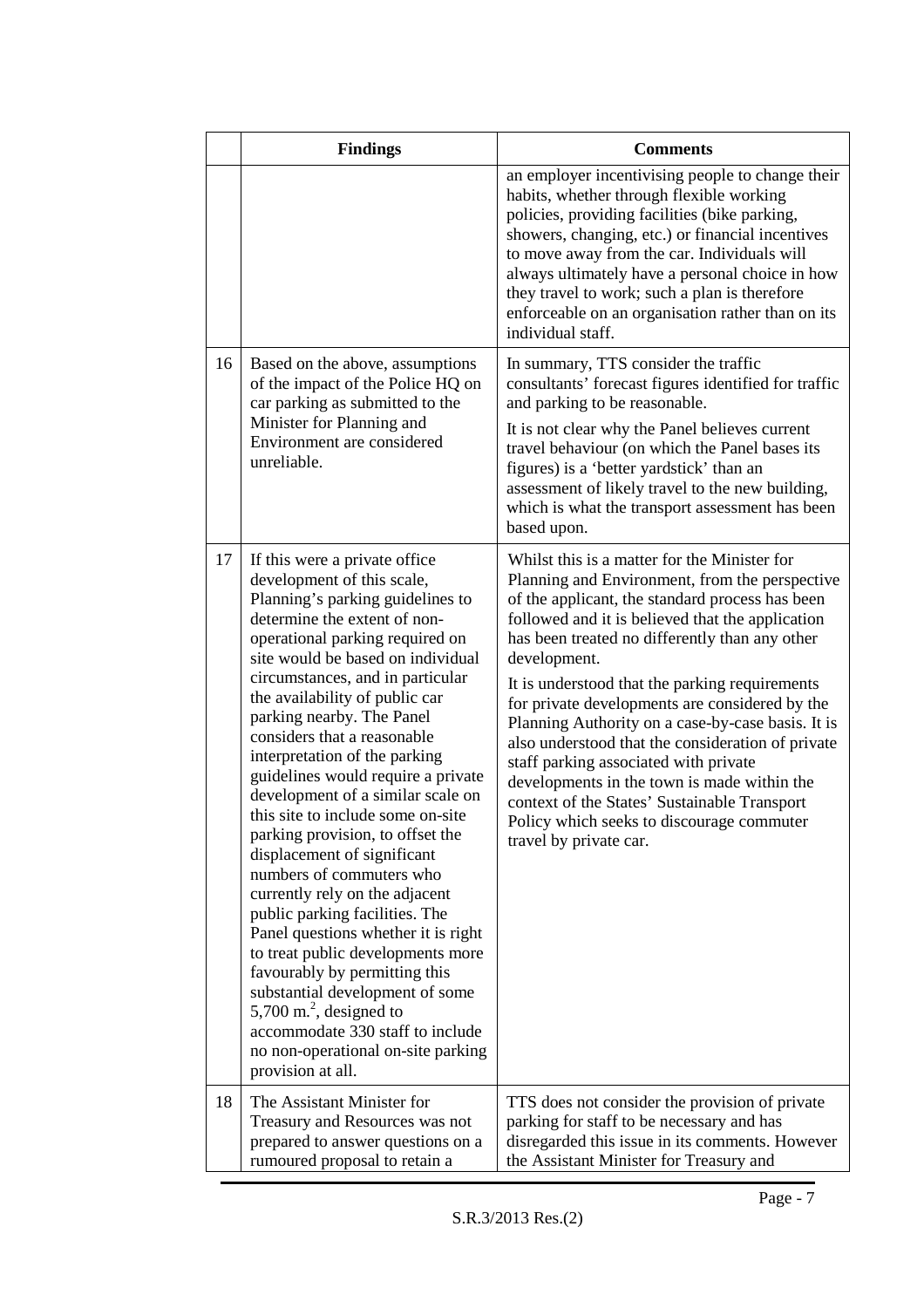|    | <b>Findings</b>                                                                                                                                                                                                                                                                                                                                                                          | <b>Comments</b>                                                                                                                                                                                                                                                                                                                                                                                                                                                                                                                                                                                                                                                                                                                                                                                                                                                                                                                                                                |
|----|------------------------------------------------------------------------------------------------------------------------------------------------------------------------------------------------------------------------------------------------------------------------------------------------------------------------------------------------------------------------------------------|--------------------------------------------------------------------------------------------------------------------------------------------------------------------------------------------------------------------------------------------------------------------------------------------------------------------------------------------------------------------------------------------------------------------------------------------------------------------------------------------------------------------------------------------------------------------------------------------------------------------------------------------------------------------------------------------------------------------------------------------------------------------------------------------------------------------------------------------------------------------------------------------------------------------------------------------------------------------------------|
|    | number of private parking spaces<br>in the area, which might alleviate<br>the parking impact of the<br>Police HQ. In the absence of any<br>reliable information on this<br>proposal the Panel considers that<br>it should be disregarded by the<br>Minister for Planning and<br>Environment in determining the<br>application.                                                           | Resources has confirmed that a private<br>landowner in the area has made the offer of<br>secure off-road private parking which could be<br>used by staff. Written Question 7226 of 20th<br>November publicly responded to this issue and<br>made it clear that the landowner has requested<br>that the details of this offer, including location,<br>remain confidential for the time being.                                                                                                                                                                                                                                                                                                                                                                                                                                                                                                                                                                                   |
| 19 | The recent announcement by TTS<br>of a project to expand Snow Hill<br>car park highlights the<br>requirement for masterplanning<br>for this area of town under the<br>Island Plan. A development plan<br>for the whole Eastern Gateway<br>area would be expected to include<br>both Snow Hill and the Green<br>Street multi-storey car park.                                             | The Panel's views on the need for<br>masterplanning are entirely a matter for the<br>Minister for Planning and Environment.                                                                                                                                                                                                                                                                                                                                                                                                                                                                                                                                                                                                                                                                                                                                                                                                                                                    |
| 20 | It is known that the structure of<br>Green Street Car Park will require<br>substantial repair and capital<br>investment within 7 years. The<br>needs of a new Police HQ and<br>public parking could potentially<br>be better met by a phased<br>redevelopment of the whole<br>publicly-owned site, rather than<br>by developing parts of it in a<br>piecemeal and unco-ordinated<br>way. | Refurbishment of Green Street Car Park will be<br>due in approximately 7 years' time. This will be<br>a cost-effective treatment to extend its life. It is<br>not feasible to consider a full redevelopment of<br>Green Street Car Park within the timescales of<br>the police station project.<br>As identified in the debate on P.92/2012, an<br>initial assessment has identified that the<br>possibility of extending the top floor of Green<br>Street Car Park should be technically feasible;<br>however key considerations would be the<br>additional cost and the need to avoid significant<br>delays to the development of the new<br>Police HQ.<br>It has been recognised that, whilst there is<br>considerable capacity in the commuter parking<br>system, to relieve localised pressure on Green<br>Street Car Park, proposals for an extension to<br>Green Street Car Park to provide additional<br>spaces will be progressed as part of the<br>Police HQ scheme. |
| 21 | The proposed location of 3 visitor<br>car spaces at Snow Hill is not<br>considered to be practical or<br>satisfactory.                                                                                                                                                                                                                                                                   | The Panel's concerns about visitor parking have<br>already been formally accepted as part of the<br>Ministerial response to the Education and Home<br>Affairs Scrutiny Panel's report S.R.19/2012,<br>that a further review of visitor parking<br>arrangements will be undertaken as part of the<br>next design stage with the aim of improving on<br>the existing arrangements.                                                                                                                                                                                                                                                                                                                                                                                                                                                                                                                                                                                               |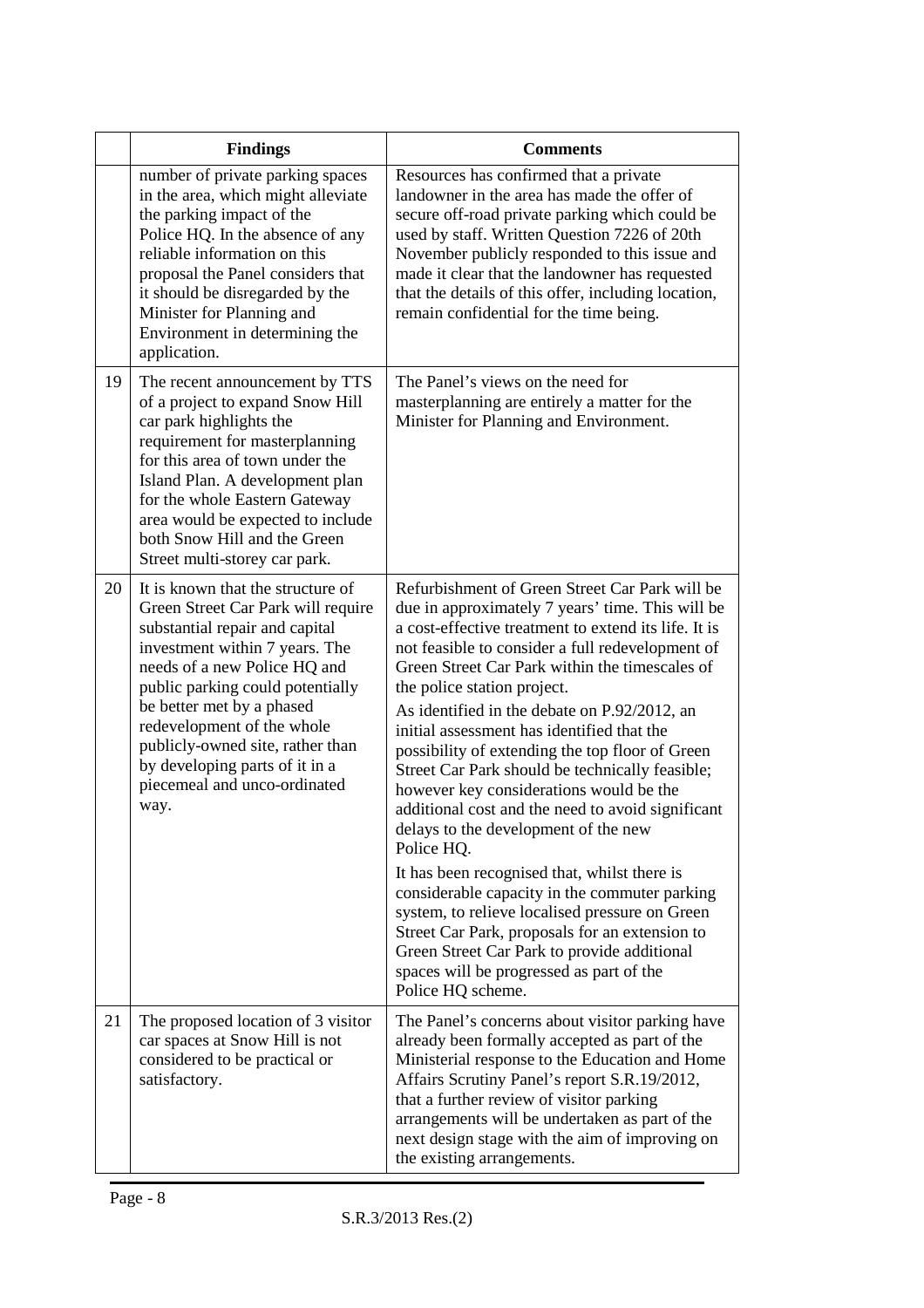|    | <b>Findings</b>                                                                                                                                                                                                                                                                                                                                                                                                | <b>Comments</b>                                                                                                                                                                                                                                                                                                                                                                                                                                                                                                                                                                                                                                                                                                                                            |
|----|----------------------------------------------------------------------------------------------------------------------------------------------------------------------------------------------------------------------------------------------------------------------------------------------------------------------------------------------------------------------------------------------------------------|------------------------------------------------------------------------------------------------------------------------------------------------------------------------------------------------------------------------------------------------------------------------------------------------------------------------------------------------------------------------------------------------------------------------------------------------------------------------------------------------------------------------------------------------------------------------------------------------------------------------------------------------------------------------------------------------------------------------------------------------------------|
| 22 | The location of a substantial<br>quantity of motorcycle and cycle<br>parking on the south side of<br>La Route du Fort is considered<br>inappropriate owing to concerns<br>about noise and overlooking.<br>There are also considered to be<br>potential safety concerns arising<br>from the need for riders<br>approaching from the west to stop<br>and turn across the main road at<br>any hour, day or night. | This part of the scheme is subject to the<br>Planning Application process, which will<br>ultimately decide the appropriateness of these<br>arrangements in the context of planning policy.<br>Should the application be approved, the exact<br>details of the landscaping scheme in this area<br>would be the subject of a condition, with details<br>to be agreed. Landscape boundary treatments<br>will be reinforced where required, in order to<br>preserve privacy, reduce any incidental noise<br>from the use of this area and prevent<br>overlooking.<br>The revised road layouts have been developed in<br>conjunction with competent road traffic<br>engineers and have been accepted in principle<br>by TTS as part of the Planning Application |
|    |                                                                                                                                                                                                                                                                                                                                                                                                                | process. The need to turn right is no different to<br>any other single carriageway road such as at the<br>existing Police Station at Rouge Bouillon.                                                                                                                                                                                                                                                                                                                                                                                                                                                                                                                                                                                                       |
| 23 | The proposal that parking for<br>disabled visitors be shared with a<br>goods delivery bay is<br>unacceptable.                                                                                                                                                                                                                                                                                                  | Arrangements will be put in place to enable<br>proper access for disabled parking at the front of<br>the building. Detailed arrangements in this area<br>will be developed as part of the next stage of<br>design, but this will include implementing<br>procedures for deliveries to ensure they do not<br>impact on the availability of disabled parking.                                                                                                                                                                                                                                                                                                                                                                                                |
| 24 | Road safety hazards are<br>potentially created by:<br>the proximity of the<br>proposed main entrance of<br>the Police HQ to the Green<br>Street roundabout<br>the restricted visibility of<br>vehicles using the exit<br>provided for prisoner<br>transport vehicles<br>an increased number of<br>pedestrians using the Green<br><b>Street crossing from Snow</b><br>Hill to La Route du Fort.                 | The revised road layouts have been developed in<br>conjunction with competent road traffic<br>engineers and have been accepted in principle<br>by TTS as part of the Planning Application<br>process.<br>The Panel rightly points out that the impact of<br>revised arrangements on the flow of traffic is<br>important and arrangements for crossing Green<br>Street will be assessed by Traffic specialists, in<br>conjunction with TTS, as part of the next stage<br>of design.<br>If, having been assessed by competent traffic<br>engineers, additional or enhanced pedestrian<br>crossings are required as a result of this<br>development; they will be included within the<br>scheme.                                                              |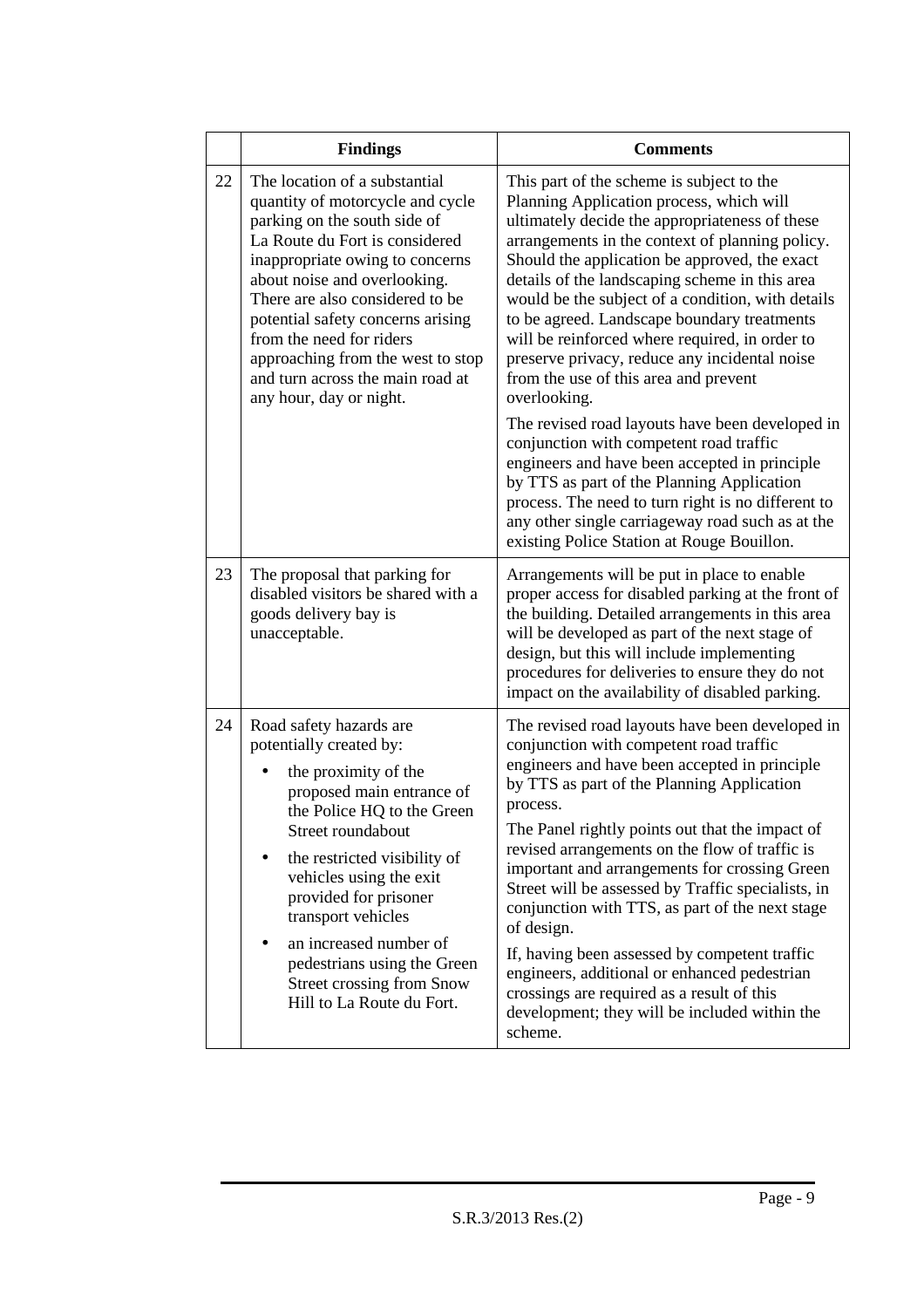### **RECOMMENDATIONS**

|                | <b>Recommendations</b>                                                                                                                                                                                                                                                                                                                                                                                                                                                                                                                               | <b>To</b>         | Accept/<br><b>Reject</b> | <b>Comments</b>                                                                                                                                                                                                                                                                                                                                                                                                                                                                                                                                                                                             | <b>Target</b><br>date of<br>action/<br>completion |
|----------------|------------------------------------------------------------------------------------------------------------------------------------------------------------------------------------------------------------------------------------------------------------------------------------------------------------------------------------------------------------------------------------------------------------------------------------------------------------------------------------------------------------------------------------------------------|-------------------|--------------------------|-------------------------------------------------------------------------------------------------------------------------------------------------------------------------------------------------------------------------------------------------------------------------------------------------------------------------------------------------------------------------------------------------------------------------------------------------------------------------------------------------------------------------------------------------------------------------------------------------------------|---------------------------------------------------|
|                | <b>Major Issues</b>                                                                                                                                                                                                                                                                                                                                                                                                                                                                                                                                  |                   |                          |                                                                                                                                                                                                                                                                                                                                                                                                                                                                                                                                                                                                             |                                                   |
| $\mathbf{1}$   | The Panel suggests that the<br>Minister for Planning and<br>Environment considers the<br>evidence included in this report<br>before making any<br>determination of the current<br>planning application, as it is<br>believed that traffic and parking<br>implications of the proposed<br>new Police Headquarters have<br>been unintentionally under-<br>represented in material<br>submitted with the planning<br>application. In particular it is<br>felt that information presented<br>in respect of parking impacts is<br>potentially unreliable. | <b>ENV</b>        | N/A                      | This is a matter for the<br>Minister for Planning and<br>Environment; however, for the<br>reasons identified above it is<br>not accepted that the traffic<br>and parking implications have<br>been 'under-represented', or<br>that the information with<br>respect to parking impacts is<br>'unreliable'. As stated above,<br>TTS traffic engineers, a<br>statutory consultee in the<br>planning process, have<br>confirmed that they consider<br>the conclusions with regard to<br>predicted parking demand to<br>be reasonable.                                                                           |                                                   |
| $\overline{2}$ | The Panel also recommends<br>that in future, all major States<br>development projects should be<br>subject to full planning<br>procedures at an early stage to<br>ensure effective communication<br>between all parties, early<br>identification and proper<br>analysis of key issues and allow<br>time for all relevant<br>requirements under the Island<br>Plan to be undertaken in a<br>comprehensive and timely<br>manner and reduce the risks<br>inherent in the project planning<br>process.                                                   | <b>ENV</b><br>T&R | N/A                      | Discussions about the project<br>have been taking place with<br>the Planning Authority since<br>September 2011. This process<br>has included at least<br>10 meetings with Planning<br>Officers, 2 presentations to the<br>Jersey Architecture<br>Commission and 2 public<br>consultation exercises in<br>advance of making the<br>Planning Application. The<br>Planning Application was<br>made on 3rd August, 7 months<br>ago, which has provided<br>adequate time for the<br>application to be considered.<br>From the perspective of the<br>applicant, a full and proper<br>procedure has been followed. |                                                   |
| 3              | To address the major concerns<br>about the significant adverse<br>impact of the proposed<br>development of the<br>development on public car                                                                                                                                                                                                                                                                                                                                                                                                          | <b>TTS</b><br>T&R | Accept                   | The Police HQ project Design<br>Team undertook an initial<br>assessment of the possibility of<br>extending the top level of the<br>car park a year ago. This initial                                                                                                                                                                                                                                                                                                                                                                                                                                        | Q2 2013                                           |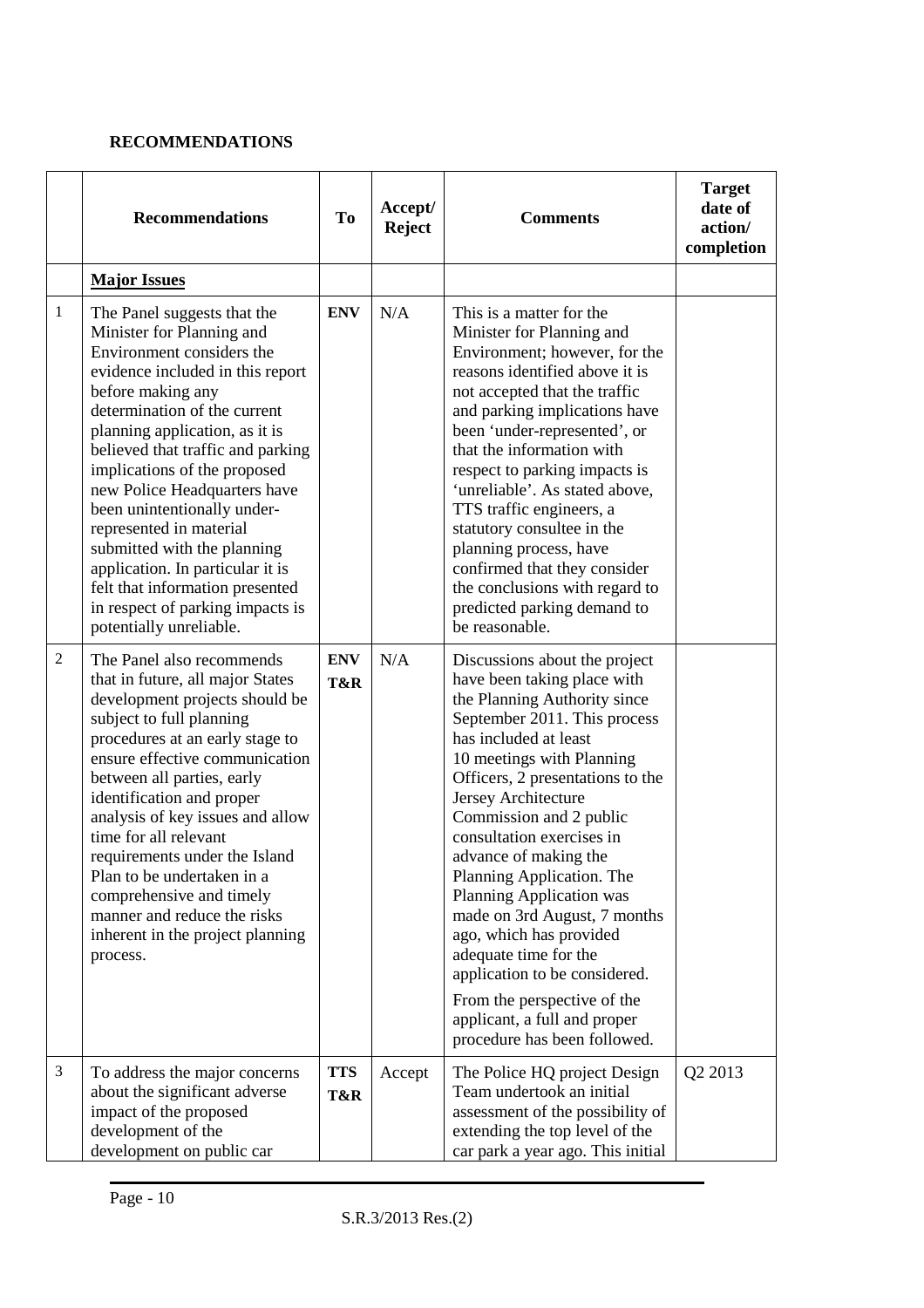|   | <b>Recommendations</b>                                                                                                                                                                                                                                                                                                                                                                                                                                                                                                                                                           | <b>To</b>                             | Accept/<br><b>Reject</b> | <b>Comments</b>                                                                                                                                                                                                                                                                                                                                                                                                                                                                                                                                                                                                                                                                                                                                                                                                                                                                                                                                     | <b>Target</b><br>date of<br>action/<br>completion |
|---|----------------------------------------------------------------------------------------------------------------------------------------------------------------------------------------------------------------------------------------------------------------------------------------------------------------------------------------------------------------------------------------------------------------------------------------------------------------------------------------------------------------------------------------------------------------------------------|---------------------------------------|--------------------------|-----------------------------------------------------------------------------------------------------------------------------------------------------------------------------------------------------------------------------------------------------------------------------------------------------------------------------------------------------------------------------------------------------------------------------------------------------------------------------------------------------------------------------------------------------------------------------------------------------------------------------------------------------------------------------------------------------------------------------------------------------------------------------------------------------------------------------------------------------------------------------------------------------------------------------------------------------|---------------------------------------------------|
|   | parking, the Panel suggests that<br>urgent consideration should be<br>given to identifying whether<br>there exists a viable engineering<br>solution to the need to add<br>additional floors of parking<br>space to the existing car park to<br>compensate for the loss of<br>parking spaces as a result of the<br>development. If this proves<br>positive the engineering<br>solution identified should<br>further be examined for<br>technical and financial<br>feasibility.                                                                                                    |                                       |                          | assessment found such a<br>scheme to be technically<br>feasible and identified that<br>53 spaces could be added at an<br>estimated cost of £1.2 million.<br>It was, however, decided not to<br>progress with this at the time,<br>largely because the additional<br>cost would be difficult to<br>justify when there was spare<br>capacity in the commuter<br>parking system in St. Helier.<br>Following the recent States<br>debate, it is apparent that<br><b>States Members believe that</b><br>this would be a useful addition<br>to the scheme to relieve<br>localised pressure on Green<br><b>Street Car Park. This solution</b><br>will therefore be included in<br>the project, subject to a more<br>detailed assessment of cost and<br>implications to programme.<br>The initial assessment of a cost<br>of $£1.2$ million would suggest<br>that the development cost<br>could be covered by parking<br>income from the spaces<br>created. |                                                   |
| 4 | Whether the Panel's suggestion<br>of adding additional floors to<br>the existing car park is found to<br>be technically and financially<br>feasible or whether this would<br>require the complete demolition<br>and redevelopment of the<br>existing car park, it is further<br>recommended that plans be<br>progressed as part of a phased<br>scheme for the car park with the<br>proposed Police HQ. This<br>should provide the opportunity<br>to incorporate sufficient new<br>commuter spaces to replace<br>those lost during construction<br>of the new HQ building, at the | T&R<br><b>TTS</b><br><b>ENV</b><br>HA | Reject                   | It is not feasible to consider a<br>full redevelopment of Green<br>Street Car Park within the<br>timescales of the police station<br>project. As identified above, a<br>proposal to extend the top<br>floor of Green Street Car Park,<br>providing 53 spaces, will be<br>included in the Police HQ<br>project.                                                                                                                                                                                                                                                                                                                                                                                                                                                                                                                                                                                                                                      |                                                   |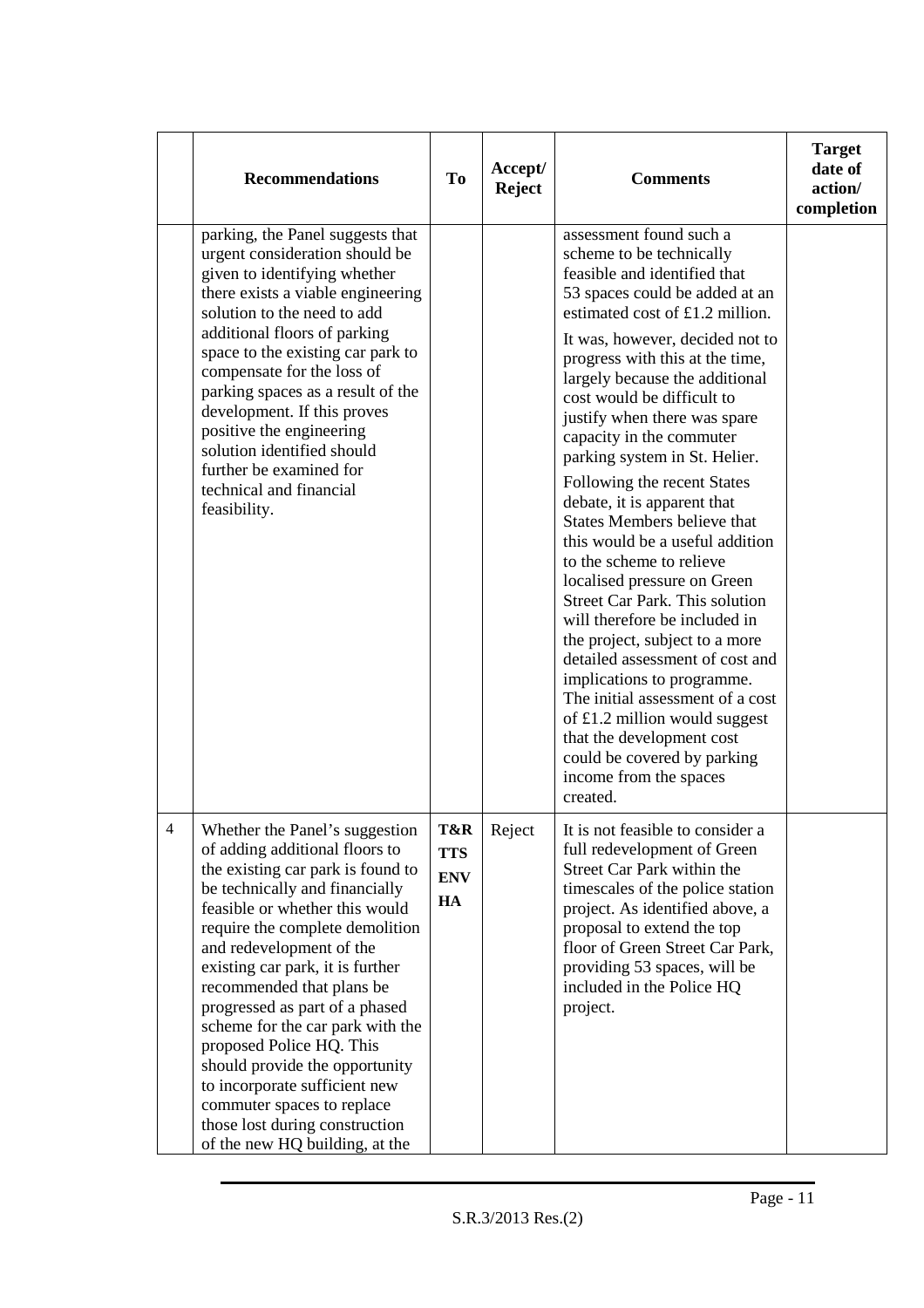|                  | <b>Recommendations</b>                                                                                                                                                                                                                                                                 | T <sub>0</sub>                        | Accept/<br><b>Reject</b> | <b>Comments</b>                                                                                                                                                                                                                                                                                                                                                                                                                                                                                                                                                                                                                                              | <b>Target</b><br>date of<br>action/<br>completion |
|------------------|----------------------------------------------------------------------------------------------------------------------------------------------------------------------------------------------------------------------------------------------------------------------------------------|---------------------------------------|--------------------------|--------------------------------------------------------------------------------------------------------------------------------------------------------------------------------------------------------------------------------------------------------------------------------------------------------------------------------------------------------------------------------------------------------------------------------------------------------------------------------------------------------------------------------------------------------------------------------------------------------------------------------------------------------------|---------------------------------------------------|
|                  | same time providing dedicated<br>parking for visitors to the<br>Police HQ and adequate space<br>for non-operational police use,<br>including facilities for<br>motorcycle and cycle parking.                                                                                           |                                       |                          |                                                                                                                                                                                                                                                                                                                                                                                                                                                                                                                                                                                                                                                              |                                                   |
| 5                | It is also recommended that a<br>masterplanning exercise be<br>carried out for the Eastern<br>Gateway area of St. Helier to<br>ensure that all future<br>development proposals in the<br>area are properly co-ordinated<br>and take the wider needs of the<br>town fully into account. | <b>ENV</b>                            | N/A                      | This is entirely a matter for the<br>Minister for Planning and<br>Environment.                                                                                                                                                                                                                                                                                                                                                                                                                                                                                                                                                                               |                                                   |
|                  | <b>Detail Issues</b>                                                                                                                                                                                                                                                                   |                                       |                          |                                                                                                                                                                                                                                                                                                                                                                                                                                                                                                                                                                                                                                                              |                                                   |
| 6                | The Panel considers that<br>provision for visitor car parking<br>would be better placed either<br>within Green Street Car Park,<br>or as an alternative to the<br>motorcycle and cycle parking<br>area proposed for the south side<br>of La Route du Fort.                             | T&R<br><b>TTS</b><br><b>ENV</b><br>HA | Partly<br>accept         | The need to undertake a<br>further review of visitor<br>parking arrangements as part<br>of the next design stage has<br>already been accepted. The<br>Panel's suggestions will be<br>included within this.                                                                                                                                                                                                                                                                                                                                                                                                                                                   | Q4 2013                                           |
| $\boldsymbol{7}$ | Consideration should be given<br>to locating motorcycle and<br>cycle parking for police staff<br>elsewhere, possibly within<br>Green Street Car Park.                                                                                                                                  | T&R<br><b>TTS</b><br>HA               | Partly<br>accept         | It is important in respect of<br>minimising car travel to the<br>Police HQ that good parking<br>facilities for motorcycle and<br>cycle parking are provided.<br>The Panel will be aware that<br>this is a significant<br>requirement and a review of<br>available areas in the locality<br>was undertaken prior to<br>selecting this site. The<br><b>Planning Application process</b><br>is the most appropriate way to<br>determine the suitability of this<br>proposal. Should this proposal<br>not be acceptable in planning<br>terms, alternate solutions to<br>meeting this requirement will<br>be explored, including those<br>suggested by the Panel. | Q4 2013                                           |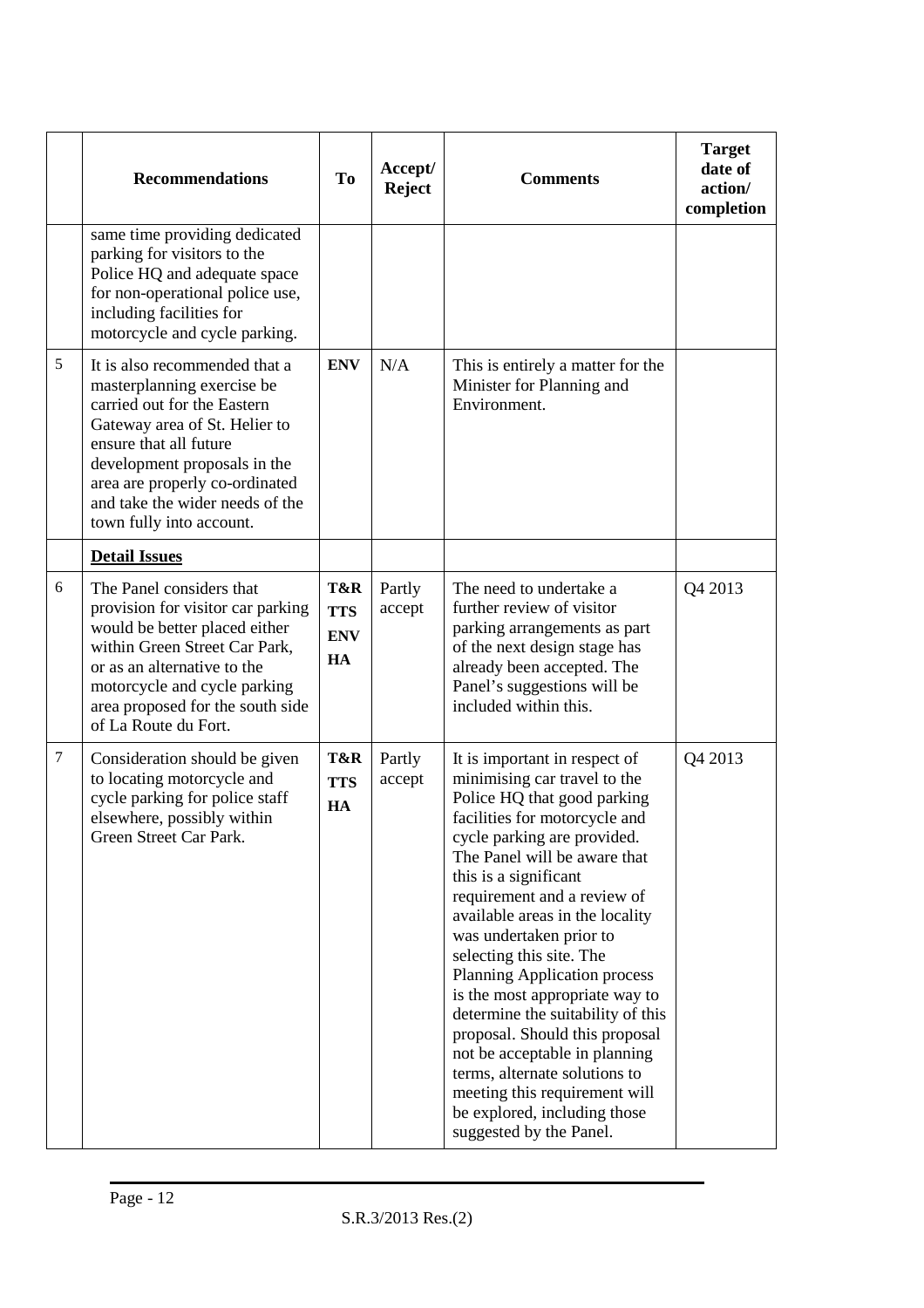|       | <b>Recommendations</b>                                                                                                                                                                                                                                                                                                                                                                                                                       | T <sub>o</sub>           | Accept/<br><b>Reject</b> | <b>Comments</b>                                                                                                                                                                                                                                                                                                                                                                                                                                                                                                             | <b>Target</b><br>date of<br>action/<br>completion |
|-------|----------------------------------------------------------------------------------------------------------------------------------------------------------------------------------------------------------------------------------------------------------------------------------------------------------------------------------------------------------------------------------------------------------------------------------------------|--------------------------|--------------------------|-----------------------------------------------------------------------------------------------------------------------------------------------------------------------------------------------------------------------------------------------------------------------------------------------------------------------------------------------------------------------------------------------------------------------------------------------------------------------------------------------------------------------------|---------------------------------------------------|
| $8\,$ | The proposal that parking for<br>disabled visitors be shared with<br>a goods delivery bay should be<br>reconsidered.                                                                                                                                                                                                                                                                                                                         | T&R<br>HA                | Accept                   | This will be reconsidered as<br>part of the next stage of<br>design, including the<br>development of measures to<br>ensure deliveries do not impact<br>on the availability of disabled<br>parking.                                                                                                                                                                                                                                                                                                                          | Q2 2013                                           |
| 9     | Further consideration should be<br>given to possible road safety<br>hazards created by:<br>the proximity of the<br>proposed main entrance of<br>the Police HQ to the<br>Green Street roundabout<br>the restricted visibility of<br>$\bullet$<br>vehicles using the exit<br>provided for prisoner<br>transport vehicles<br>an increased number of<br>pedestrians using the<br>Green Street crossing<br>from Snow Hill to<br>La Route du Fort. | <b>TTS</b><br><b>ENV</b> | Partly<br>accept         | Revised road layouts have<br>been developed in conjunction<br>with competent road traffic<br>engineers and have been<br>accepted in principle by TTS.<br>No safety concerns have been<br>raised as part of the Planning<br>Application process.<br>The arrangements for crossing<br>Green Street will be assessed<br>by professional traffic<br>specialists as part of the next<br>design stage. If this work<br>identifies additional or<br>enhanced pedestrian facilities,<br>they will be included within<br>the scheme. | Q4 2013                                           |
| 10    | In the likely event that<br>modifications are required to<br>crossing arrangements on<br>Green Street and La Route du<br>Fort there will be a need for<br>traffic modelling to predict the<br>potential impact on vehicle<br>movements and avoid<br>additional delays at peak hours.                                                                                                                                                         | <b>TTS</b><br><b>ENV</b> | Accept                   | This is accepted since it is<br>essential that any new crossing<br>facility should not have<br>significant congestion impacts.                                                                                                                                                                                                                                                                                                                                                                                              | Q4 2013                                           |

### **CONCLUSION**

I would like to reiterate my thanks to the Panel for its work on this review.

Whilst I and other Ministers challenge the view that the impact on Green Street Car Park has been under-represented and that the information provided is potentially unreliable, the concerns about the localised impact on Green Street Car Park are noted, and the proposal to extend the top floor of Green Street will be an appropriate mitigation for that issue.